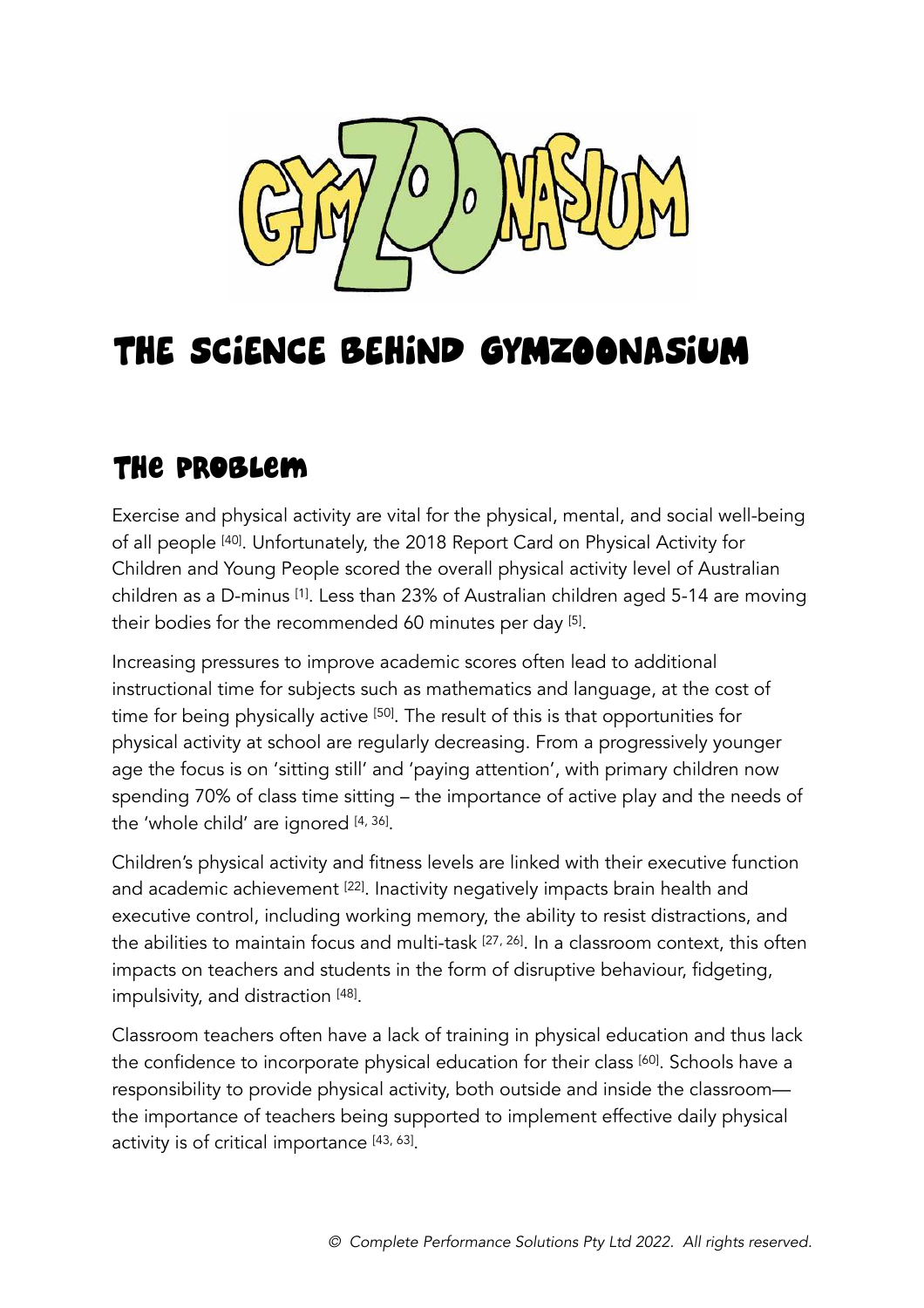## The Opportunity for Classroom-based Physical Activity

From a physical perspective, regular physical activity supports children's brain development, bone strength, muscle control, balance and coordination, healthy weight, [[21,](#page-7-2) [23](#page-7-3)]. In terms of cognitive and mental health, exercise helps regulate sleep patterns, depression and anxiety, concentration, self-esteem, body image, social skills, relationships, resilience, and confidence [\[21,](#page-7-2) [23](#page-7-3), [34,](#page-8-3) [49](#page-9-2)] .

Physical activity and physical literacy are linked with enhanced resilience in children [\[34\]](#page-8-3). Physical literacy is the competence to perform movement skills and the knowledge, motivation, confidence, and understanding to value and take responsibility for engagement in physical activity across the lifespan. Physical literacy is said to be the basis for sustaining the health of individuals.

Children who engage in high levels of physical activity are at a reduced risk of cardiovascular disease, obesity, Type II Diabetes, cancer, and other chronic illness  $^{[41]}$  $^{[41]}$  $^{[41]}$ . They are also more likely to maintain a healthy, active lifestyle into adulthood  $^{[23]}$  $^{[23]}$  $^{[23]}$ .

Schools are the most strategic and practical place for students to learn about and practice being physically active [[14\]](#page-7-4). Classroom physical activity is needed in addition to PE classes and recess [\[14](#page-7-4)]. With very little changes to routine, students can be gifted 20-60 minutes of physical activity throughout their classroom time.

The more physically active schoolchildren are, the better they do academically [\[50](#page-9-0)] . Academic performance is found to be maintained or increased when normal academic classes are reduced and replaced by an increase in exercise, physical activity, or physical education  $[19, 28, 47, 51]$  $[19, 28, 47, 51]$  $[19, 28, 47, 51]$  $[19, 28, 47, 51]$  $[19, 28, 47, 51]$  $[19, 28, 47, 51]$ . In fact, the average academic achievement of children who had access to additional physical activities is significantly higher than those who did not <sup>[\[3,](#page-6-3) [9](#page-6-4)]</sup>.

There is a huge potential up-side for schools that commit to breaking up and reducing the time children spend sitting at school and increasing their physical activity levels [\[4](#page-6-2)]. It's beneficial to break up long periods of sitting with active "brain breaks" as often as possible. Physically active brain breaks are very beneficial for students' emotional regulation, attentiveness, focus, stress levels, cognitive/mental functioning, memory, and learning capacity [\[4,](#page-6-2) [14](#page-7-4), [22](#page-7-0)] .

Physical activity has an immediately positive impact on an individual's cognitive functioning both in the short- and long-term [[7](#page-6-5)]. Regular moderate-to-vigorous physical activity is associated with many cognitive benefits: improved brain processing speed, working memory, planning and problem-solving, attention,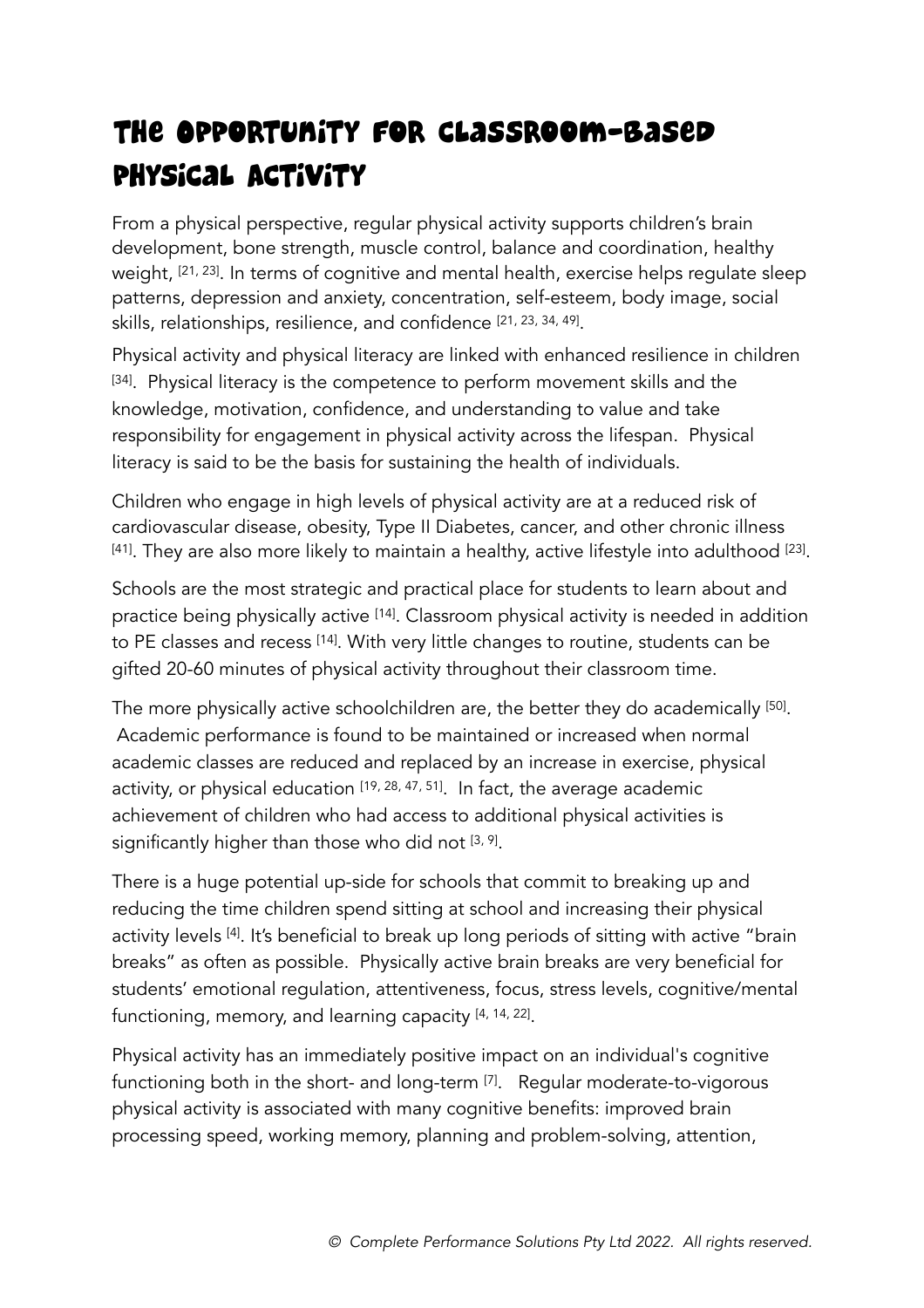anxiety and impulsivity. Brain function and working memory may be heightened immediately after exercise [[23](#page-7-3)] .

Specifically, classroom physical activity improves students' concentration and ability to stay on-task; cognitive function (brain processing speed, working memory, planning and problem solving); behaviour, fidgeting and impulsivity; motivation, engagement, enjoyment of learning; academic performance in the form of test scores; and mental health in the form of anxiety, stress, depression and self esteem [\[14,](#page-7-4) [58](#page-10-2)]. Classroom-based physical activity interventions may provide a practical, lowcost, and effective strategy to increase academic-related outcomes [[58\]](#page-10-2) .

Research also supports the value of physical literacy development in schools as part of a holistic approach that supports students' wellbeing and future health [\[34](#page-8-3)] . Longitudinal research has found that daily physical education during primary school has significant long-term positive effects on women's exercise habits in adulthood and positive health outcomes for both men and women [[56\]](#page-9-5) .

# Why GymZOOnasium?

Many teachers lack the training, experience, confidence, or personal values pertaining to the importance of physical activity, and time to plan and implement a daily physical activity program.

GymZOOnasium develops teachers' skills and capabilities to facilitate classroom physical activity through the use of evidencedesigned sessions, with an incredibly low time-commitment needed to familiarise with the program.

When you use GymZOOnasium you can have confidence that you are implementing a program purpose-built for your class' needs and based on scientific evidence in…



#### Session Design

When encouraging children to participate in exercise, it's important to find something they enjoy [23]. Children have been found to be receptive to additional daily physical activity at school, especially when it offers high time-on-task, is fun, and reflects their interests [\[37](#page-8-6)]. Children are more likely to participate in physical activity when they have developed feelings of confidence, enjoyment, and selfefficacy towards sport and physical activity [\[61\]](#page-10-3) .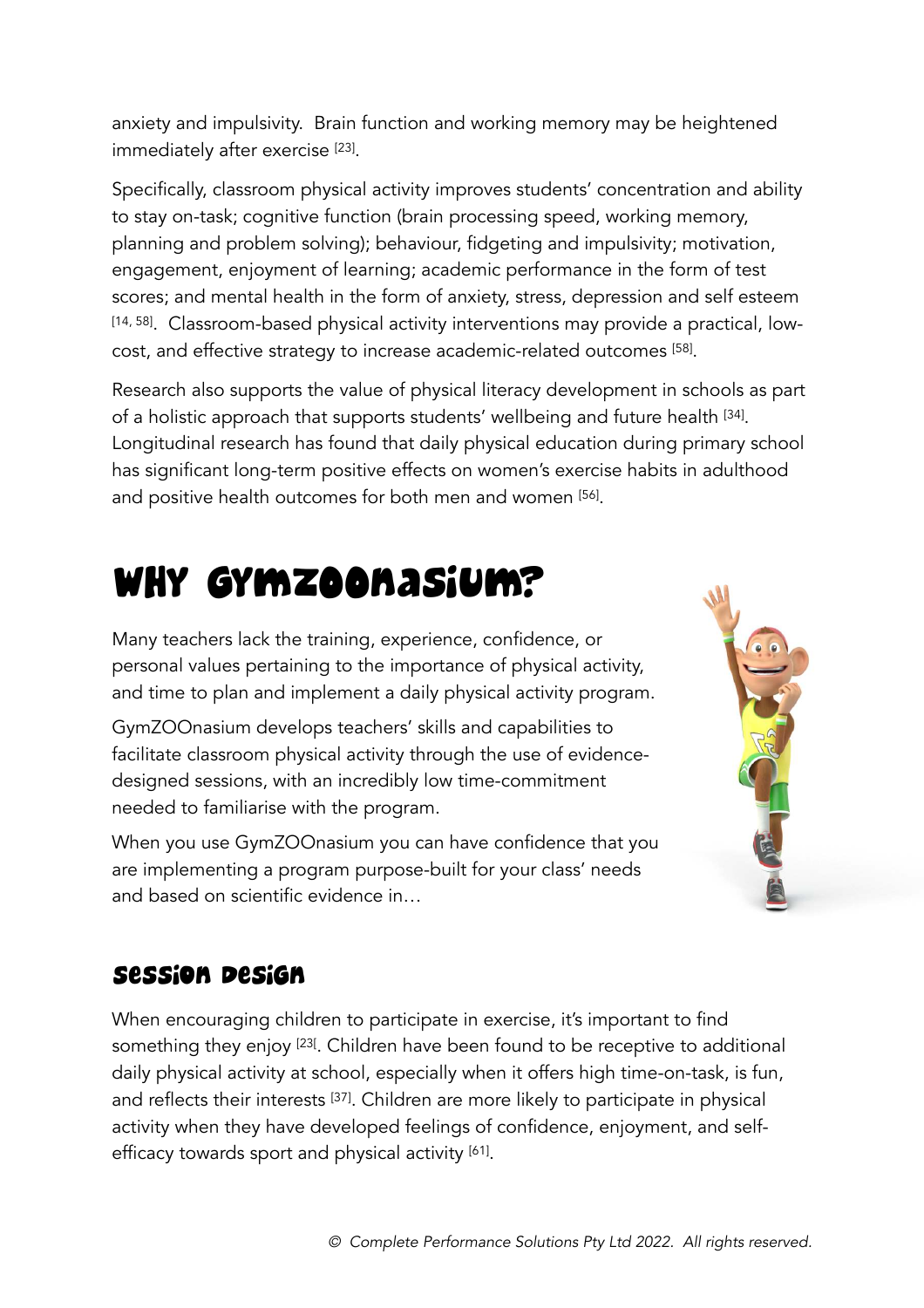#### Intensity, Duration and Frequency

Several studies have investigated the optimal dose of active brain breaks, by manipulating their intensity, duration and frequency [\[58](#page-10-2)] .

Regular moderate-to-vigorous physical activity is associated with many cognitive benefits: improved brain processing speed, working memory, planning and problem-solving, attention, anxiety and impulsivity [\[23](#page-7-3)]. Moderate intensity movement breaks have been found to produce the greatest improvement in selective attention, while participation in vigorous physical activity may further enhance learning [[16,](#page-7-6) [19,](#page-7-5) [29](#page-8-7), [33\]](#page-8-8) .

Classroom physical activity at an optimum 10-minute mark has been shown to produce the greatest improvements in on-task classroom behaviour and math scores [[30,](#page-8-9) [31](#page-8-10)]. Using these active brain breaks twice per day has shown significantly better selective attention scores for children, compared to only once per day [\[2\]](#page-6-6) .

#### Aerobic exercise

Aerobic exercise in bouts as short as 10 minutes improves impulsivity, mood, unproductive and disruptive behaviour, attention span, work performance, on-task behaviour, aggressive behaviour, stereotyped and self-injurious behaviour, executive control and function, and purposeless wandering [[7](#page-6-5), [10,](#page-6-7) [15](#page-7-7), [44](#page-9-6), [48,](#page-9-1) [55](#page-9-7)] .

#### Gross motor skills

Children with less-developed motor abilities engage less in physical activities, which can have life-long impacts on their physical and mental health [[46\]](#page-9-8) .

Developing gross motor capacity within children not only improves their cognitive function, physical, and psychosocial development, it also improves their academic abilities in language, reading, and mathematics [\[46](#page-9-8), [53,](#page-9-9) [59\]](#page-10-4). On top of this, motor development is critical to the overall development of children with ASD [\[36](#page-8-1)] .

#### Fine motor skills

Development of fine motor skills is linked to self-care abilities in children, as well as aspects of language, literacy, reading and math achievement, cognitive development, emergent writing, and handwriting proficiency (which in turn is linked to later academic achievement) [[12,](#page-6-8) [13](#page-6-9), [26](#page-7-8), [32,](#page-8-11) [45](#page-9-10), [54](#page-9-11), [64\]](#page-10-5) .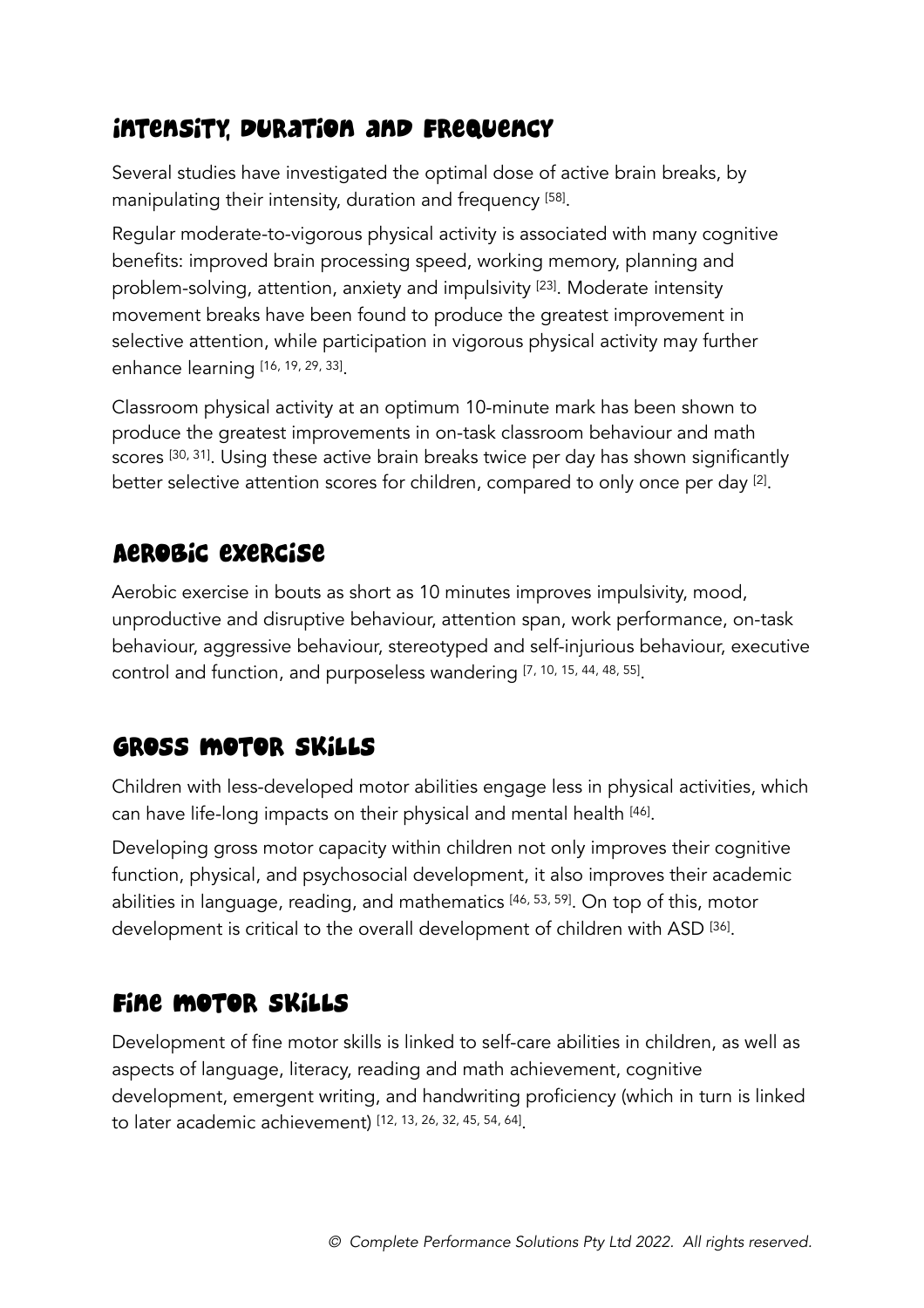#### **STRENGTH**

Strength training can improve coordination, strength, resilience, mental health, selfesteem, sports performance and injury risk; and set children up for a lifetime of health success <sup>[\[23](#page-7-3)]</sup>.

#### **Regulation**

Children naturally have limited attention spans and require help in learning how to self-regulate their moods [[35](#page-8-12)]. Studies have shown that movement and music help students learn these important skills and be able to manage their brain and body physically, mentally, and emotionally even from a single bout, making such sessions a valuable in-class strategy for self-regulation [[18,](#page-7-9) [35](#page-8-12), [57](#page-10-6), [62\]](#page-10-7) .

Activities rich in vestibular, tactile, and proprioceptive input (to address students' sensory processing needs) are effective in reducing self-stimulating and self-injurious behaviours and increasing students' function and participation [[52\]](#page-9-12). Results support the effectiveness of using exercise as a proactive strategy for reducing disruptive behaviours in the classroom [\[6\]](#page-6-10) .

#### Coordination

Coordination exercise helps with developing attention, working memory, verbal learning, and memory skills, and directly correlates with children's academic achievement and cognitive function [\[11](#page-6-11), [24\]](#page-7-10) .

Bilateral coordination activities are effective for improving children's focus and performance in the classroom, with 10min of bilateral coordination exercises producing more improvement in students' concentration and attention than a normal physical education lesson of the same duration [[11,](#page-6-11) [17](#page-7-11)] .

#### Crossing the midline

Crossing the midline movements can help strengthen a connection between students' mind and body, which results in a more productive and successful school day [[42\]](#page-8-13) .

When the ability to cross the midline is not fully developed early on, students will have a hard time with specific activities in the classroom such as reading or tracking items across their body, and can lead to them compensating with disruptive classroom behaviours [[38](#page-8-14)] .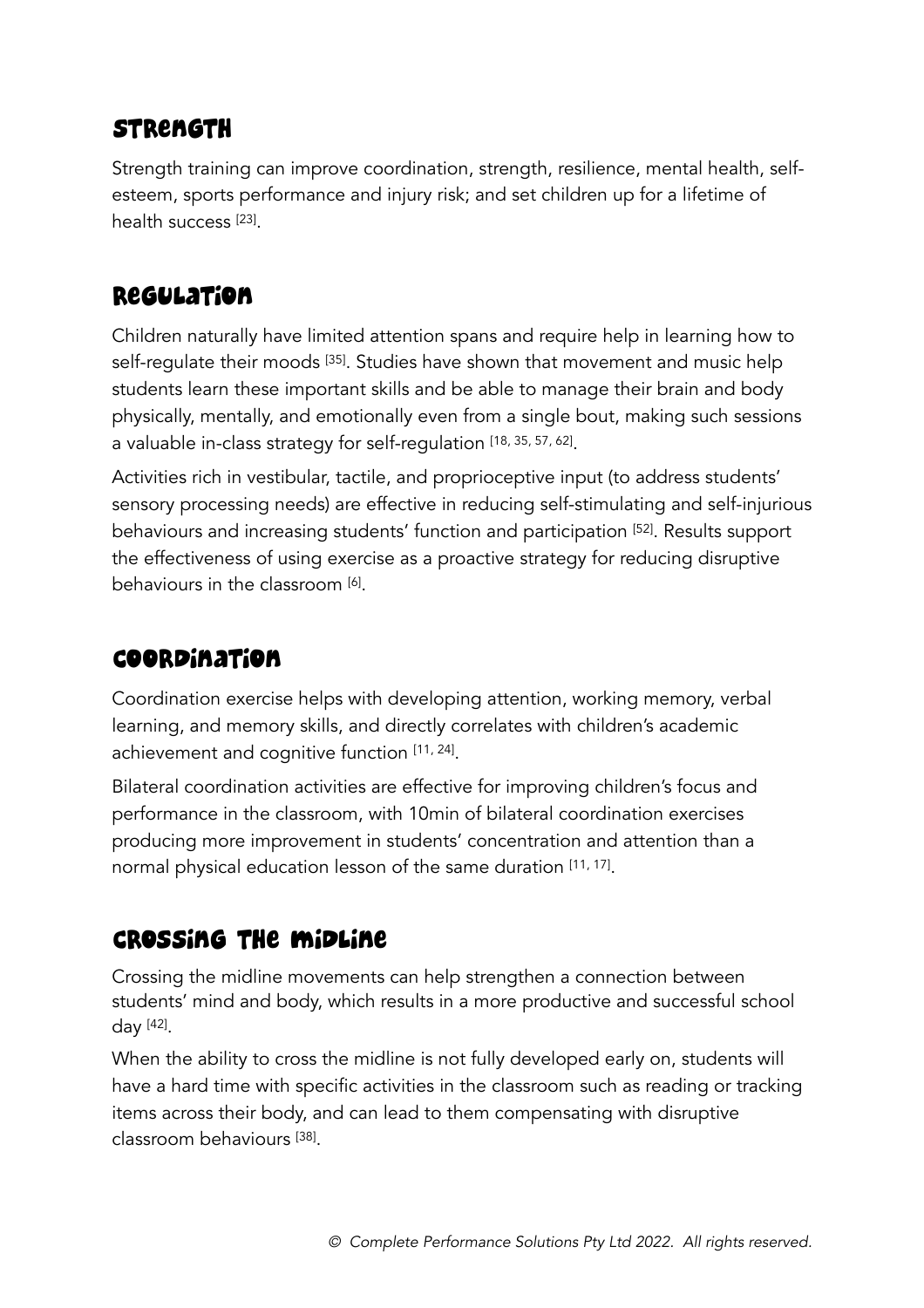Oftentimes parents and teachers are quick to diagnose a student and look for prescription medications to help solve problems that look like ADHD, which could potentially be fixed through crossing the midline movements in and outside of the classroom [[8](#page-6-12)] .

#### Meditation and breathing

Activities that include meditation and breathing exercises, such as yoga, show positive effects on attention, planning, and emotional control of school children [\[25](#page-7-12), [39\]](#page-8-15) .



GymZOOnasium has been designed through the expertise of Occupational Therapists, Physiotherapists, Exercise Physiologists, Yoga Instructors, Teachers, Parents, and children. Using the latest in scientific research and recommendations, our sessions are acutely aligned to give students the best possible outcomes, and teachers the easiest possible implementation.

Experience GymZOOnasium today: [www.gymzoonasium.com.au](https://gymzoonasium.com.au/)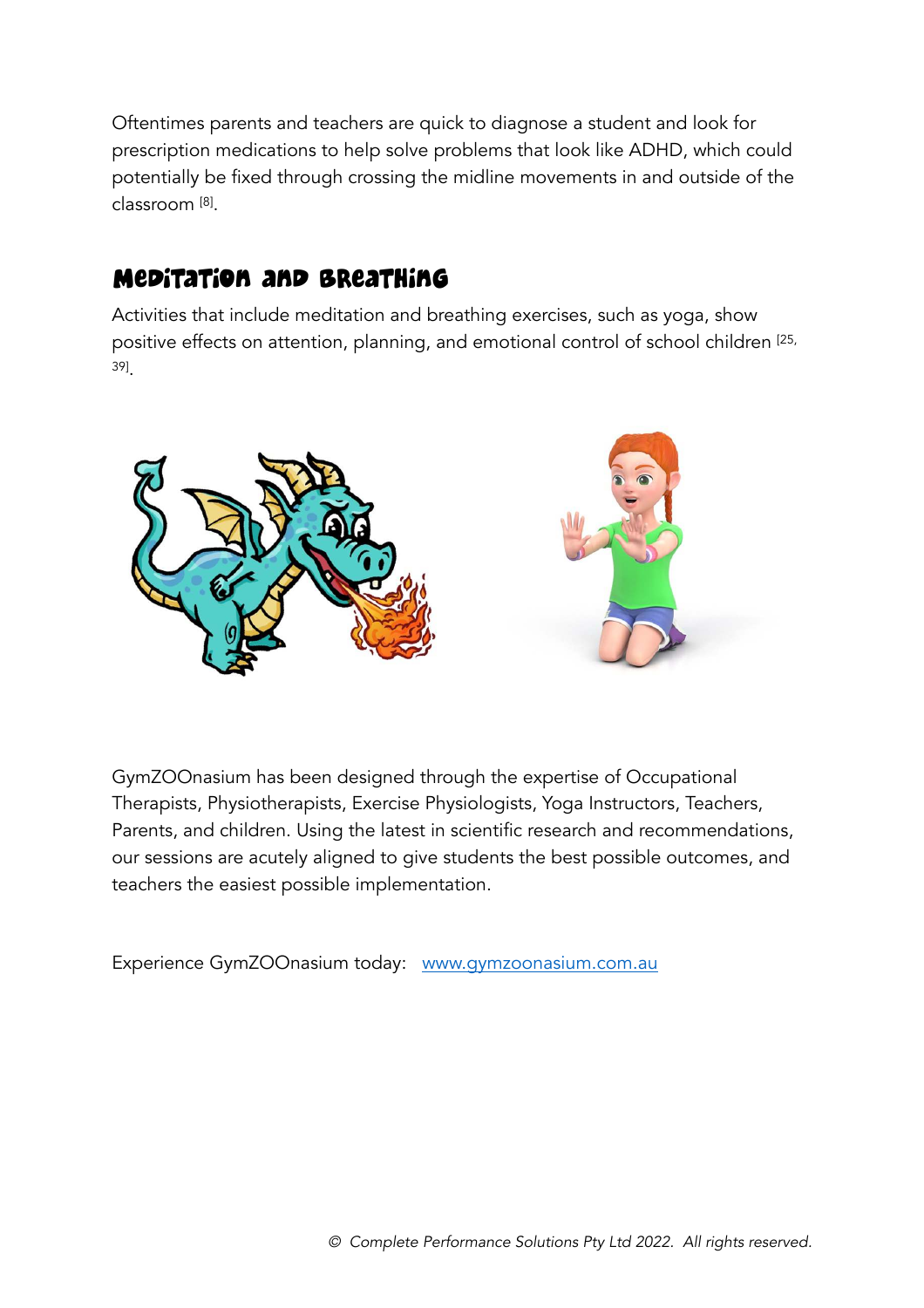#### <span id="page-6-0"></span>References

- 1. Active Healthy Kids Australia (2018). Muscular Fitness: It's Time for a Jump Start. The 2018 Active Healthy Kids Australia Report Card on Physical Activity for Children and Young People. Adelaide, South Australia: Active Healthy Kids Australia.
- <span id="page-6-6"></span>2. Altenburg TM, Chinapaw MJM, Singh AS. (2016). Effects of one versus two bouts of moderate intensity physical activity on selective attention during a school morning in Dutch primary schoolchildren: a randomized controlled trial. Journal of Science & Medicine in Sport. 19(10):820–4. DOI: [10.1016/j.jsams.2015.12.003](https://doi.org/10.1016/j.jsams.2015.12.003)
- <span id="page-6-3"></span>3. Ardoy DN, Fernández-Rodríguez JM, Jiménez-Pavón D, Castillo R, Ruiz JR, Ortega FB. A physical education trial improves adolescents' cognitive performance and academic achievement: the EDUFIT study. Scand J Med Sci Sports. 2014 Feb;24(1):e52-61. doi: 10.1111/sms.12093. Epub 2013 Jul 5. PMID: 23826633.
- <span id="page-6-2"></span>4. Ash C. Routen, Anna E. Chalkley & Lauren B. Sherar (2017). Getting a GRIP (getting research into practice) on movement integration in the school classroom, Physical Therapy Reviews, 22:3-4, 139-146, DOI: [10.1080/10833196.2017.1306900](https://doi.org/10.1080/10833196.2017.1306900)
- <span id="page-6-1"></span>5. Australian Institute of Health and Welfare (2020). Australia's children. Cat. No. CWS 69. Canberra: AIHW.
- <span id="page-6-10"></span>6. Basile, V. C., Motta, R. W., & Allison, D. B. (1995). Antecedent exercise as a treatment for disruptive behavior: Testing hypothesized mechanisms of action. Behavioral Interventions, 10(3), 119–140. <https://doi.org/10.1002/bin.2360100302>
- <span id="page-6-5"></span>7. Best, J. R. (2010). Effects of physical activity on childrens' executive function: Contributions of experimental research on aerobic exercise. Developmental Review, 30(4), 331-351. DOI: [10.1016/j.dr.2010.08.001](http://dx.doi.org/10.1016/j.dr.2010.08.001)
- <span id="page-6-12"></span>8. Biles, D. L. (2014) A step ahead: Movement activities to help develop children's ability to learn. Morrisville, NC: Lulu Publishing Services.
- <span id="page-6-4"></span>9. Bouchard, C., Shephard, R. J., & Stephens, T. (Eds.). (1994). Physical activity, fitness, and health: International proceedings and consensus statement. Human Kinetics Publishers.
- <span id="page-6-7"></span>10. Bowling, A., Haneuse, S., Miller, D., Slavet, J., & Davison, K. (2016). Duration Of Aerobic Exercise And Effects On Self-Regulation Among Children With Behavioral Health Disorders. Medicine & Science In Sports & Exercise, 48, 639. doi: 10.1249/01.mss.0000486915.23995.1e
- <span id="page-6-11"></span>11. Budde, H., Voelcker-Rehage, C., Pietraßyk-Kendziorra, S., Ribeiro, P., & Tidow, G. (2008). Acute coordinative exercise improves attentional performance in adolescents. Neuroscience letters, 441(2), 219-223. DOI: [10.1016/j.neulet.2008.06.024](https://doi.org/10.1016/j.neulet.2008.06.024)
- <span id="page-6-8"></span>12. Cadoret, G., Bigras, N., Duval, S., Lemay, L., Tremblay, T., & Lemire, J. (2018). The mediating role of cognitive ability on the relationship between motor proficiency and early academic achievement in children. Human Movement Science, 57(November 2017), 149–157.
- <span id="page-6-9"></span>13. Carvell, N.R. 2006. Language Enrichment Activities Program (LEAP), vol. 1. Dallas, TX: Southern Methodist University.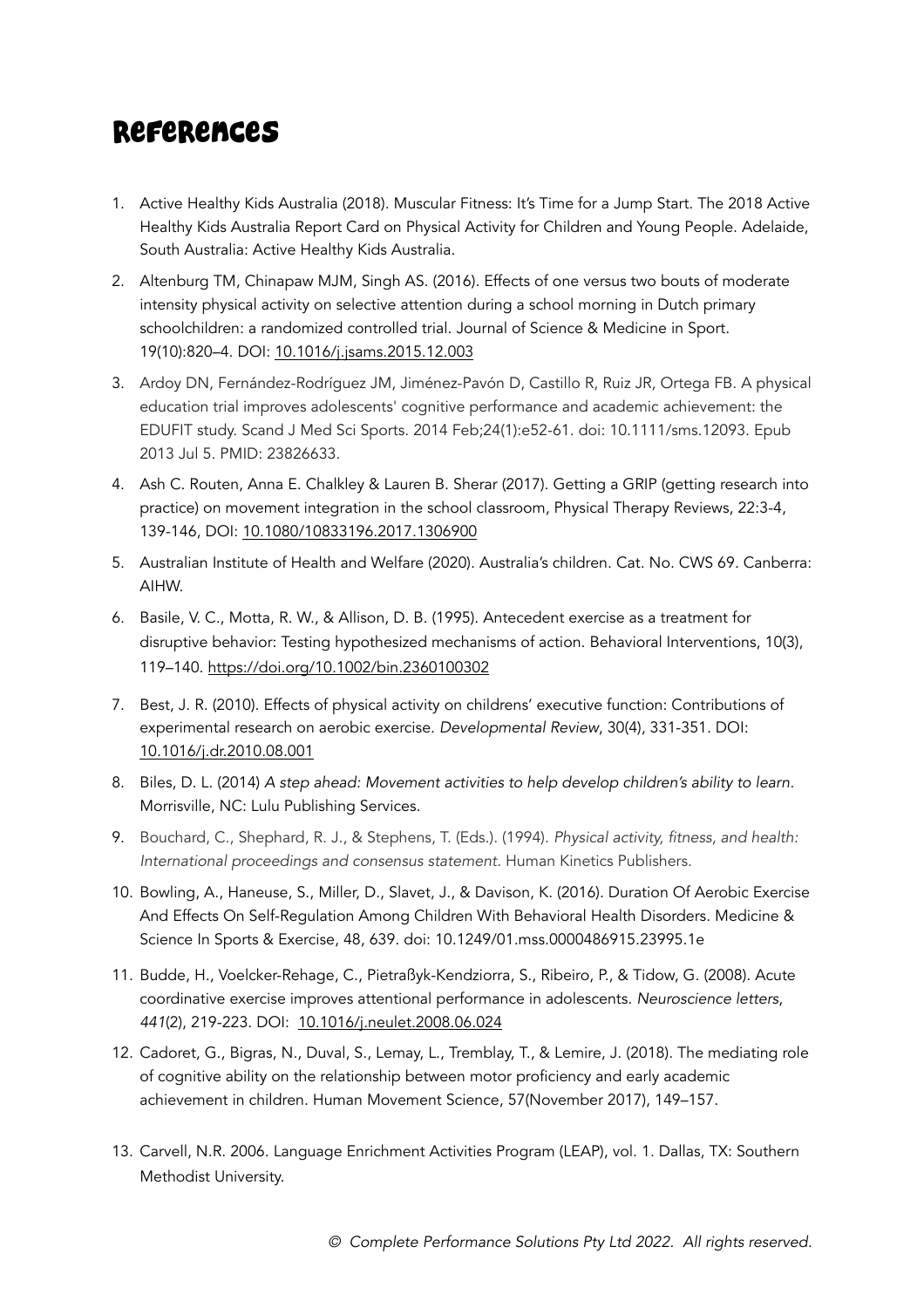- <span id="page-7-4"></span>14. Centers for Disease Control and Prevention (2018). Strategies for Classroom Physical Activity in Schools. Atlanta, GA: Centers for Disease Control and Prevention, US Dept of Health and Human Services.
- <span id="page-7-7"></span>15. Chen, A.-G., Yan, J., Yin, H.-C., Pan, C.-Y., & Chang, Y.-K. (2014). Effects of acute aerobic exercise on multiple aspects of executive function in preadolescent children. Psychology of Sport and Exercise, 15(6), 627-636. DOI: [10.1016/j.psychsport.2014.06.004](http://dx.doi.org/10.1016/j.psychsport.2014.06.004)
- <span id="page-7-6"></span>16. Coe, D. P., Pivarnik, J. M., Womack, C. J., Reeves, M. J., & Malina, R. M. (2006). Effect of physical education and activity levels on academic achievement in children. Medicine and Science in Sports and Exercise, 38(8), 1515. DOI: [10.1249/01.mss.0000227537.13175.1b](https://doi.org/10.1249/01.mss.0000227537.13175.1b)
- <span id="page-7-11"></span>17. Da Silva Pacheco, S. C., Gabbard, C., Ries, L. G. K., & Bobbio, T. G. (2016). Interlimb coordination and academic performance in elementary school children. Pediatrics international, 58(10), 967-973. DOI: [10.1111/ped.12972](https://doi.org/10.1111/ped.12972)
- <span id="page-7-9"></span>18. Davis CL, Tomporowski PD, McDowell JE, Austin BP, Miller PH, Yanasak NE, et al. Exercise improves executive function and achievement and alters brain activation in overweight children: A randomized, controlled trial. Health Psychol. 2011;30: 91–98. Pmid:21299297
- <span id="page-7-5"></span>19. de Greeff, J. W., Hartman, E., Mullender-Wijnsma, M. J., Bosker, R. J., Doolaard, S., & Visscher, C. (2014). Physical fitness and academic performance in primary school children with and without a social disadvantage. Health education research, 29(5), 853. DOI: [10.1093/her/cyu043](http://dx.doi.org/10.1093/her/cyu043)
- 20. Dexter T. Relationships between sport knowledge, sport performance and academic ability: Empirical evidence from GCSE Physical Education. Journal of Sports Sciences 1999;17(4):283-295. DOI: [10.1080/026404199366000](https://doi.org/10.1080/026404199366000)
- <span id="page-7-2"></span>21. DoH (Department of Health) (2009). Get up & grow: healthy eating and physical activity for early [childhood—directors/coordinators book. Canberra: DoH.](http://www.health.gov.au/internet/publications/publishing.nsf/Content/gug-director-toc~gug-physicalactivity~gug-physicalactivity-toddlers)
- <span id="page-7-0"></span>22. Donnelly JE, Hillman CH, Castelli D, Etnier JL, Lee S, Tomporowski P, et al. Physical activity, fitness, cognitive function, and academic achievement in children: a systematic review. Med Sci Sports Exerc. 2016 Jun;48(6):1197–222. DOI: [10.1249/MSS.0000000000000901](https://doi.org/10.1249/mss.0000000000000901)
- <span id="page-7-3"></span>23. Exercise and Sport Science Australia. (2020). Exercise For Kids.
- <span id="page-7-10"></span>24. Fernandes VR, Ribeiro MLS, Melo T, de Tarso Maciel-Pinheiro P, Guimarães TT, Araújo NB, Ribeiro S and Deslandes AC (2016) Motor Coordination Correlates with Academic Achievement and Cognitive Function in Children. Front. Psychol. 7:318.
- <span id="page-7-12"></span>25. Flook, L., Smalley, S., and Kitil, M. (2010). Effects of mindful awareness practices on executive functions in elementary school children. J. Appl. Sch. Psychol. 26, 70–95. DOI: [10.1080/15377900903379125](https://doi.org/10.1080/15377900903379125)
- <span id="page-7-8"></span>26. Grissmer, D., Grimm, K. J., Aiyer, S. M., Murrah, W. M., and Steele, J. S. (2010). Fine motor skills and early comprehension of the world: two new school readiness indicators. Dev. Psychol. 46, 1008–1017. DOI: [10.1037/a0020104](https://doi.org/10.1037/a0020104)
- <span id="page-7-1"></span>27. Hillman, C. H., Pontifex, M. B., Castelli, D. M., Khan, N. A., Raine, L. B., Scudder, M. R., . . . Kamijo, K. (2014). Effects of the FITKids Randomized Controlled Trial on Executive Control and Brain Function. Pediatrics, 134(4), e1063-1071. http:// [dx.doi.org/10.1542/peds.2013-3219](http://dx.doi.org/10.1542/peds.2013-3219)
- 28. Hollar, D., Messiah, S. E., Lopez-Mitnik, G., Hollar, T. L., Almon, M., & Agatston, A. S. (2010). Effect of a two-year obesity prevention intervention on percentile changes in body mass index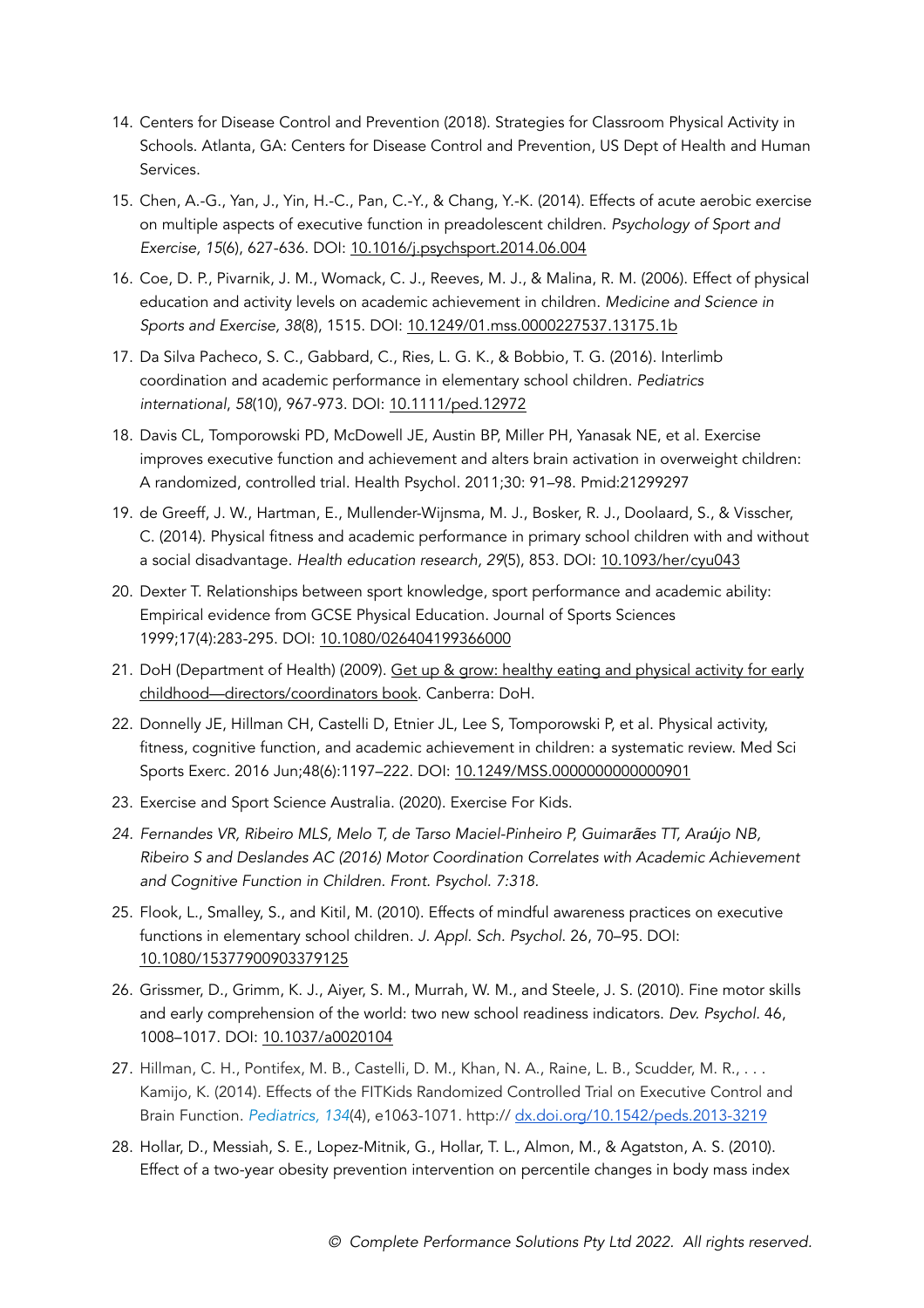and academic performance in low-income elementary school children. American Journal of Public Health, 100(4), 646. DOI: [10.2105/AJPH.2009.165746](https://dx.doi.org/10.2105/AJPH.2009.165746)

- <span id="page-8-7"></span>29. Howie, E. K., & Pate, R. R. (2012). Physical activity and academic achievement in children: A historical perspective. Journal of Sport and Health Science, 1(3), 160-169. DOI: [10.1016/](http://dx.doi.org/10.1016/j.jshs.2012.09.003) [j.jshs.2012.09.003](http://dx.doi.org/10.1016/j.jshs.2012.09.003)
- <span id="page-8-9"></span>30. Howie EK, Beets MW, Pate RR. Acute classroom exercise breaks improve on-task behavior in 4th and 5th grade students: a dose–response. Ment Health and Phys Act. 2014;7(2):65–71. DOI: [10.1016/j.mhpa.2014.05.002](http://doi.org/10.1016/j.mhpa.2014.05.002)
- <span id="page-8-10"></span>31. Howie EK, Schatz J, Pate RR. Acute effects of classroom exercise breaks on executive function and math performance: a dose-response study. Res Q Exerc Sport. 2015;86(3):217–24.
- <span id="page-8-11"></span>32. Huffman, J. M., & Fortenberry, C. (2011). Helping preschoolers prepare for writing: Developing fine motor skills, Young Children, 66(5), 100-103.
- <span id="page-8-8"></span>33. Janssen M, Chinapaw MJM, Rauh SP, Toussaint HM, van Mechelen W, Verhagen EALM. A short physical activity break from cognitive tasks increases selective attention in primary school children aged 10–11. Ment Health and Phys Act. 2014;7(3):129–34.
- <span id="page-8-3"></span>34. Jefferies P, Ungar M, Aubertin P and Kriellaars D (2019) Physical Literacy and Resilience in Children and Youth. Front. Public Health 7:346. DOI[: 10.3389/fpubh.2019.00346](https://doi.org/10.3389/fpubh.2019.00346)
- <span id="page-8-12"></span>35. Lengel, T., & Kuczala, M. (Eds.). (2010). The kinesthetic classroom: Teaching and learning through movement. Corwin Press.
- <span id="page-8-1"></span>36. Lloyd, M., Macdonald, M., & Lord, C. (2013). Motor skills of toddlers with autism spectrum disorders. Autism, 17(2), 133–146. DOI: [10.1177/1362361311402230](https://doi.org/10.1177/1362361311402230)
- <span id="page-8-6"></span>37. Macdonald, D., Abbott, R., lisahunter, Hay, P., & McCuaig, L. (2014). Physical activity – academic achievement: Student and teacher perspectives on the 'new' nexus. Physical Education and Sport Pedagogy, 19(4), 436-449. DOI: [10.1080/17408989.2013.769510](https://doi.org/10.1080/17408989.2013.769510)
- <span id="page-8-14"></span>38. Mackinder, L. (2010). How the Body Midlines Affect the Learning of Mathematics. LILIPOH, 15(60), 45-51.
- <span id="page-8-15"></span>39. Manjunath, N. K., and Telles, S. (2001). Improved performance in the tower of London test following yoga. Indian J. Physiol. Pharmacol. 45, 351–354.
- <span id="page-8-0"></span>40. Martin, K. (2010). Brain boost: Sport and physical activity enhance children's learning.
- <span id="page-8-4"></span>41. Martin, R., & Murtagh, E. M. (2015). An intervention to improve the physical activity levels of children: Design and rationale of the 'Active Classrooms' cluster randomised controlled trial. Contemporary Clinical Trials, 41, 180–191. https://doi.org/10.1016/j.cct.2015.01.019
- <span id="page-8-13"></span>42. McClelland, E., Pitt, A., & Stein, J. (2015). Enhanced academic performance using a novel classroom physical activity intervention to increase awareness, attention and self-control: putting embodied cognition into practice. Improving Schools, 18(1), 83-100. DOI: [10.1177/1365480214562125](https://doi.org/10.1177/1365480214562125)
- <span id="page-8-2"></span>43. National Heart Foundation. (2014). Is Sport Enough? 2014 Report Card on Physical Activity for Children and Young People.
- <span id="page-8-5"></span>44. Niemann, C., Wegner, M., Voelcker-Rehage, C., Holzweg, M., Arafat, A. M., & Budde, H. (2013). Influence of acute and chronic physical activity on cognitive performance and saliva testosterone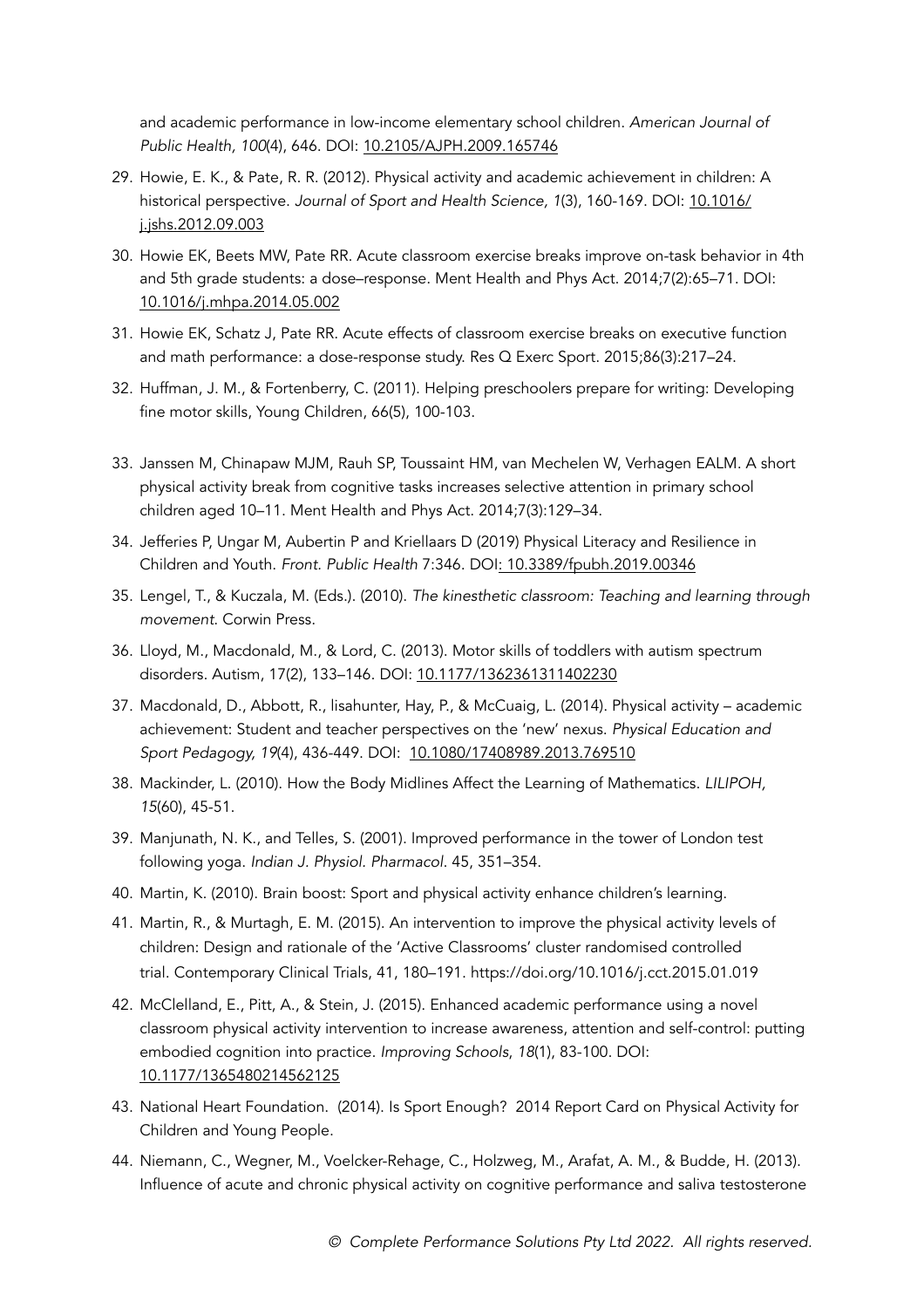in preadolescent school children. Mental Health and Physical Activity, 6(3), 197-204. DOI: [10.1016/j.mhpa.2013.08.002](http://dx.doi.org/10.1016/j.mhpa.2013.08.002) 

- <span id="page-9-10"></span>45. Oberer, N., Gashaj, V., & Roebers, C. M. (2017). Motor skills in kindergarten: Internal structure, cognitive correlates and relationships to background variables. Human Movement Science, 52, 170–180.
- <span id="page-9-8"></span>46. Pick et al (2010). Rationale, design and methods for a randomised and controlled trial to evaluate "Animal Fun" - a program designed to enhance physical and mental health in young children. BMC Pediatrics 10:78.
- <span id="page-9-3"></span>47. Rasmussen, M., & Laumann, K. (2012). The academic and psychological benefits of exercise in healthy children and adolescents. European Journal of Psychology of Education, 28(3), 945-962. DOI: [10.1007/s10212-012-0148-z](http://doi.org/10.1007/s10212-012-0148-z)
- <span id="page-9-1"></span>48. Rosenthal-Malek, A., & Mitchell, S. (1997). Brief report: the effects of exercise on the selfstimulatory behaviors and positive responding of adolescents with autism. Journal of Autism and Developmental Disorders, 27(2), 193–202. DOI: [10.1023/a:1025848009248](https://doi.org/10.1023/a:1025848009248)
- <span id="page-9-2"></span>49. Sibley BA, Etnier JL. The relationship between physical activity and cognition in children: a metaanalysis. Pediatr Exerc Sci. 2003;15:243–56. DOI:[10.1515/ijsl.2000.143.183](http://dx.doi.org/10.1515/ijsl.2000.143.183)
- <span id="page-9-0"></span>50. Singh A, Uijtdewilligen L, Twisk JWR, van Mechelen W, Chinapaw MJM. (2012). Physical Activity and Performance at School: A Systematic Review of the Literature Including a Methodological Quality Assessment. Arch Pediatr Adolesc Med. 2012;166(1):49–55. DOI: [10.1001/](https://doi.org/10.1001/archpediatrics.2011.716) [archpediatrics.2011.716](https://doi.org/10.1001/archpediatrics.2011.716)
- <span id="page-9-4"></span>51. Shephard RJ, Lavallee H, Volle M, La Barre R, & C, B. (1994). Academic skills and required physical education: The Trois Rivieres Experience. Canadian Association for Health, Physical Education, and Recreation Research Supplements, 1(1), 1-12.
- <span id="page-9-12"></span>52. Smith, S., Press, B., Koenig, K., & Kinnealey, M. (2005). Effects of Sensory Integration Intervention on Self-Stimulating and Self-Injurious Behaviors. American Journal of Occupational Therapy, 59(4), 418-425. DOI: [10.5014/ajot.59.4.418](https://doi.org/10.5014/ajot.59.4.418)
- <span id="page-9-9"></span>53. Straker, L.M., Campbell, A.C., Jensen, L.M. et al. Rationale, design and methods for a randomised and controlled trial of the impact of virtual reality games on motor competence, physical activity, and mental health in children with developmental coordination disorder. BMC Public Health 11, 654 (2011). DOI: [10.1186/1471-2458-11-654](https://doi.org/10.1186/1471-2458-11-654)
- <span id="page-9-11"></span><span id="page-9-7"></span>54. Suggate, S., Pufke, E., & Stoeger, H. (2018). Do fine motor skills contribute to early reading development? Journal of Research in Reading, 41(1), 1–19.
- 55. Tine, M. T., & Butler, A. G. (2012). Acute aerobic exercise impacts selective attention: An exceptional boost in lower-income children. Educational Psychology, 32(7), 821-834. [doi:](https://doi.org/10.1080/01443410.2012.723612)  [10.1080/01443410.2012.723612](https://doi.org/10.1080/01443410.2012.723612)
- <span id="page-9-6"></span><span id="page-9-5"></span>56. Trudeau, Francois; Laurencelle, Louis, Tremblay, Janie, Rajic, Mirjana, Shephard, Roy. Daily primary school physical education: effects on physical activity during adult life, Medicine & Science in Sports & Exercise: January 1999 - Volume 31 - Issue 1 - p 111-117. DOI[:10.1097/00005768-199901000-00018](http://dx.doi.org/10.1097/00005768-199901000-00018)